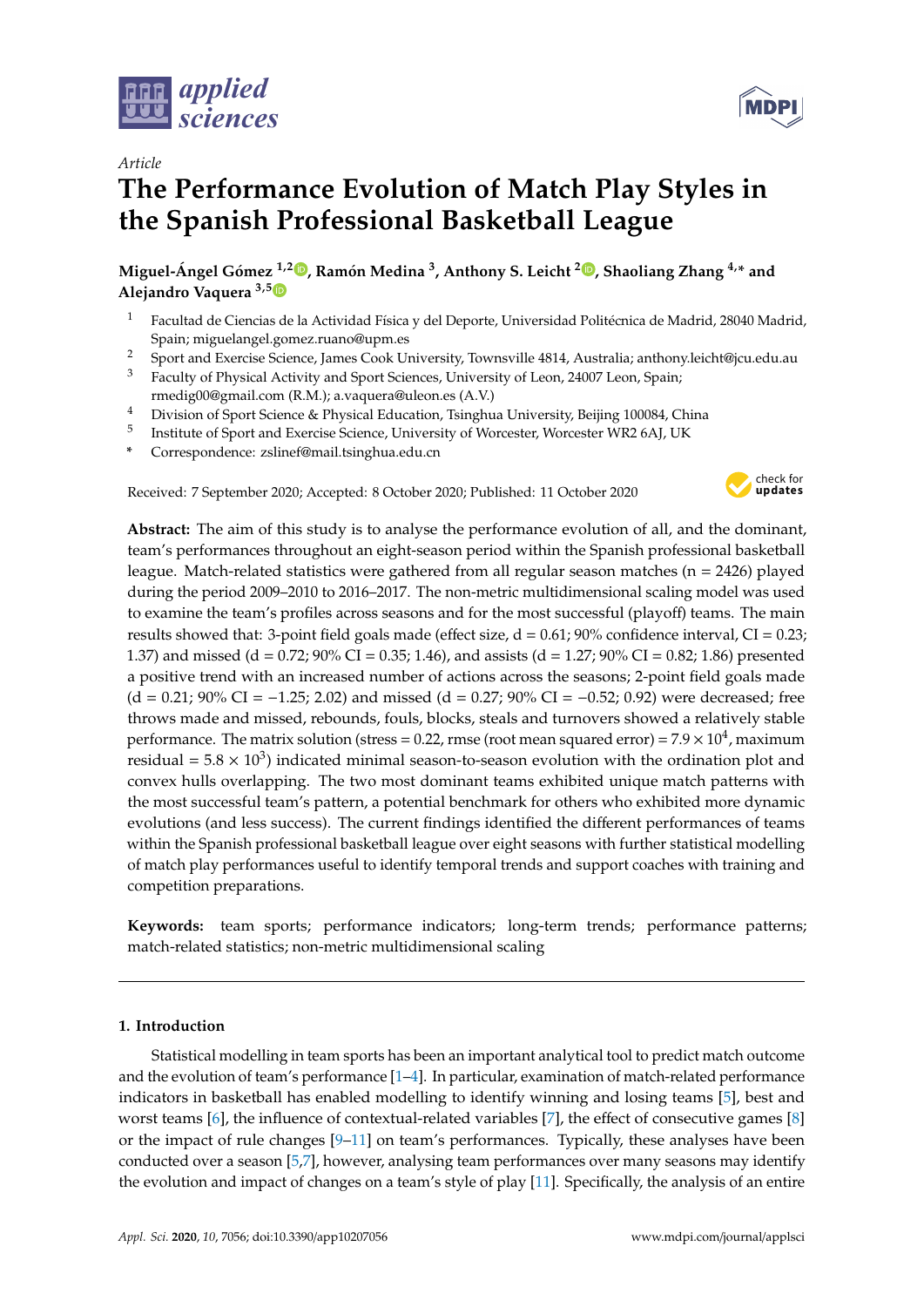competition and its most successful teams may reveal the key indicators to winning, including team adaptations for success [\[6\]](#page-7-3). Several studies have identified 2-point field goals made and/or defensive rebounds and/or assists as the most prominent team indicators that result in winning basketball matches [\[5,](#page-7-2)[12](#page-8-0)[–14\]](#page-8-1). However, the style of basketball match play has likely evolved due to changes in rules (i.e., an increase in the 3-point line distance), match pace (i.e., greater number of ball possessions per match), and team focus on particular match indicators such as turnovers, 3-point field goals attempted or fouls [\[10](#page-7-8)[,11](#page-7-7)[,15\]](#page-8-2). A greater understanding of how basketball performances have evolved, particularly those teams that have adapted behaviours to win consistently over many seasons [\[16\]](#page-8-3), would assist teams for greater and long-term success.

To our knowledge, only one study has examined the evolution of basketball performances, albeit during one season [\[17\]](#page-8-4). This study examined all National Basketball Association teams during the 2016–2017 season and via non-metric multidimensional scaling (nMDS) identified that: (i) team playing profiles were similar at the beginning and end of the season; (ii) each team displayed a unique evolution of performance throughout the season; (iii) there was an increased number of 3-point field goals made by all teams as the season progressed. This unique analysis was limited to one season only with examination of longer-term trends and team's performances needed to elucidate the evolution of basketball match play and the importance of team's playing styles [\[16](#page-8-3)[,17\]](#page-8-4).

Prior studies have employed multivariate modelling such as nMDS to investigate match play differences across seasons and/or competitions in various sports such as Netball [\[18\]](#page-8-5), Rugby League [\[19\]](#page-8-6) and Australian Football [\[16\]](#page-8-3). This non-linear approach has clearly shown the idiosyncrasy of teams' performances and provided a unique examination and visualization of sporting evolution [\[16,](#page-8-3)[18,](#page-8-5)[19\]](#page-8-6). Further, it has identified team adaptations employed by successful teams that could be utilised by others to enhance future success [\[18,](#page-8-5)[19\]](#page-8-6). However, no such long-term examination has been conducted in professional basketball. Clarification of the profiling of team performances over an extended period would support coaches and organisations to develop future playing styles for success. Therefore, the aims of this study were to: 1) analyse the evolution of elite basketball team's performances over time within the Spanish professional basketball league; 2) identify the unique profiles of the most successful (i.e., playoff contenders) elite basketball teams. To address aim 1, game-related statistics of all teams were examined over six seasons to identify the evolution of performances. To address aim 2, the playing patterns of teams that most frequently reached the play-off series were studied by non-metric multidimensional scaling model.

## **2. Materials and Methods**

#### *2.1. Sample and Variables*

Archival data were obtained from publicly accessible and official Asociación de Clubes de Baloncesto (ACB or Spanish professional basketball league) records (available at http://[www.acb.com](http://www.acb.com/resultados-clasificacion/ver)/ [resultados-clasificacion](http://www.acb.com/resultados-clasificacion/ver)/ver) for 2426 regular season matches played during the period 2009–2010 to 2016–2017. The match-related statistics or team performance indicators analysed included: 2- and 3-point field goals (both made and missed), free-throws (both made and missed), defensive and offensive rebounds, assists, blocks, fouls, steals and turnovers [\[13](#page-8-7)[–15\]](#page-8-2). In order to control for match pace, the match-related performance indicators were normalised according to the number of ball possessions [\[20\]](#page-8-8). In addition, the data were categorised based upon teams that did or did not reach the playoff series across each and every season analysed (e.g., those teams that reached playoffs each year were Real Madrid, FC Barcelona, Caja Laboral, Gran Canaria, Valencia, and Unicaja).

#### *2.2. Statistical Analysis*

A multivariate analytical method was used to uncover dynamical trends of the team performance indicators [\[17\]](#page-8-4). Multivariate methods were chosen as they enabled the mapping of the entire team match styles rather than individual indicators that determine inferences based upon sets of models [\[21\]](#page-8-9).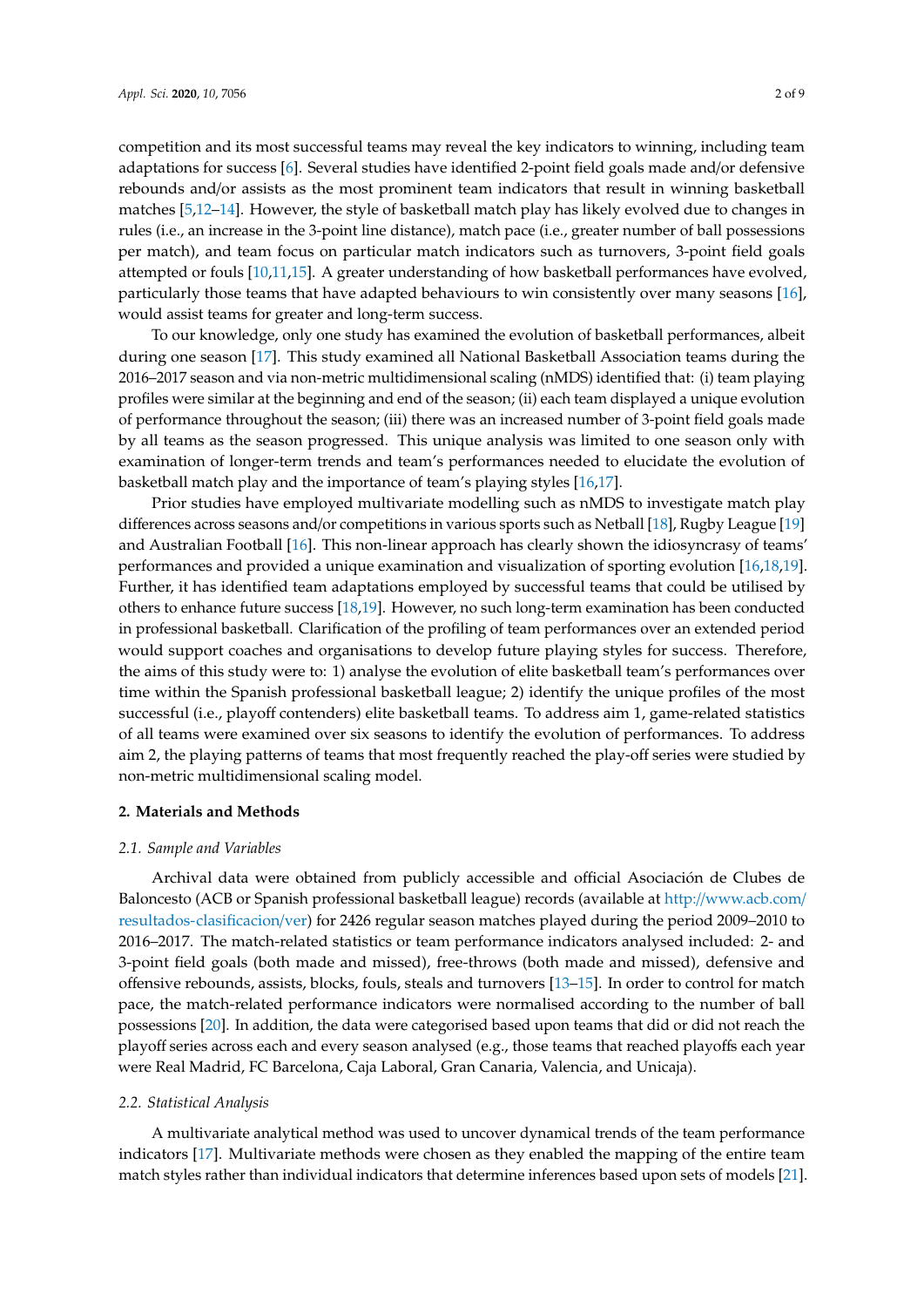Furthermore, a multivariate method allowed the capture of the temporal trend, simultaneously accounting for all variables in the dataset [\[17\]](#page-8-4). While univariate models (e.g., linear regression) can offer powerful insight into individual team performance indicator variability over time, the multivariate technique used allowed for simultaneous analysis and visualisation of the data. For the current dataset, the non-linear multivariate analysis employed was non-metric multidimensional scaling (nMDS). The nMDS plot is a way to condense information from multidimensional data (multiple variables) into a 2D (2 dimensions) representation or ordination. In this ordination, the closer two points were, the more similar the corresponding samples were with respect to the variables that went into making the nMDS plot. The closer the points are together in the ordination space, the more similar their playing style. Unlike other ordination techniques that rely on (primarily Euclidean) distances, such as Principal Coordinates Analysis, nMDS uses rank orders, and thus is an extremely flexible technique that can accommodate a variety of different kinds of data.

The nMDS method has been used extensively across many quantitative science fields such as ecology [\[22](#page-8-10)[,23\]](#page-8-11), bioinformatics [\[24\]](#page-8-12), and linguistics [\[25\]](#page-8-13). Fundamentally, nMDS analyses the similarity of an  $n \times p$  data matrix (for each season) where the n rows represent the samples (e.g., teams) and the p columns (e.g., performance indictors) represent the variables measured within each sample. From the  $n \times p$  data matrix, a distance matrix is calculated based on the ranked similarities. Ranked similarities are preferred when no assumptions are made about the underlying distribution of the data.

Using the full suite of performance indicators, a matrix of (dis)similarity scores was created using the meta MDS function from the "vegan" package [\[26\]](#page-8-14). The Bray–Curtis (dis)similarity measure was then used to calculate the (dis)similarity matrix. The (dis)similarity matrix was then plotted in two dimensions and convex hulls highlighted the team match profiles grouped by season. All data were plotted together, with separate team ordinations also plotted to show the temporal change of each team's match profile over the eight-season period. The relationships between the ordination and the individual team performance indicators were visualised by overlaying ordination surfaces. The ordination surfaces were fitted using generalised additive models employing an isotopic smoother via thin-plate regression splines following the procedure of Woods et al. [\[27\]](#page-8-15). The season, average match-activity profile (dis-similarity scores) were plotted for the winning and losing playoff teams over the eight seasons. This enabled a comparison between the "dominant" (i.e., Real Madrid and Barcelona) teams' profile within each season relative to the remaining teams within the league. It was possible that the strategies implemented by these dominant teams contributed to a league-wide evolution [\[16\]](#page-8-3). One-way, repeated-measures, analysis of variance (ANOVA) with Bonferroni post-hoc tests were used to compare group (season) differences. Statistical significance was set at  $p < 0.05$ . Effect size (ES) was calculated to determine the pairwise comparisons among seasons using the Cohen's d statistic (d), where an effect size of  $d < 0.2$  was considered small,  $d = 0.21-0.50$  moderate,  $d = 0.51-0.80$  large, and  $d \geq 0.80$  very large [\[28\]](#page-8-16). Effect sizes, and subsequent 90% confidence intervals (90% CI) were calculated in the "MBESS" package [\[29\]](#page-8-17) with all analyses being undertaken using R version 3.6.2 (R Core Team, 2015).

#### **3. Results**

#### *3.1. Dynamics of Team's Performance*

As shown in Figure [1,](#page-3-0) there was a rapid and sustained increase (statistically significant differences  $p < 0.05$  among seasons) in the number of 3-point field goals made (d = 0.61; 90% CI = 0.23; 1.37), 3-point field goals missed (d =  $0.72$ ;  $90\%$  CI=  $0.35$ ; 1.46) and assists (d =  $1.27$ ;  $90\%$  CI =  $0.82$ ; 1.86) from the 2012 season onwards. In contrast, the number of 2-point field goals made (d =  $0.21$ ; 90% CI =  $-1.25$ ; 2.02) and missed (d = 0.27; 90% CI =  $-0.52$ ; 0.92) declined during the similar period (i.e., 2013 to 2016 seasons, Figure [1\)](#page-3-0). Over the entire sample period, the trend in the number of free throws made (d = 0.36; 90% CI=  $-0.17$ ; 0.58) and missed (d = 0.43; 90% CI = 0.17; 0.81), offensive rebounds  $(d = 0.66; 90\% CI = 0.35; 1.16)$ , defensive rebounds  $(d = 0.78; 90\% CI = 0.41; 0.91)$ , fouls  $(d = 0.21;$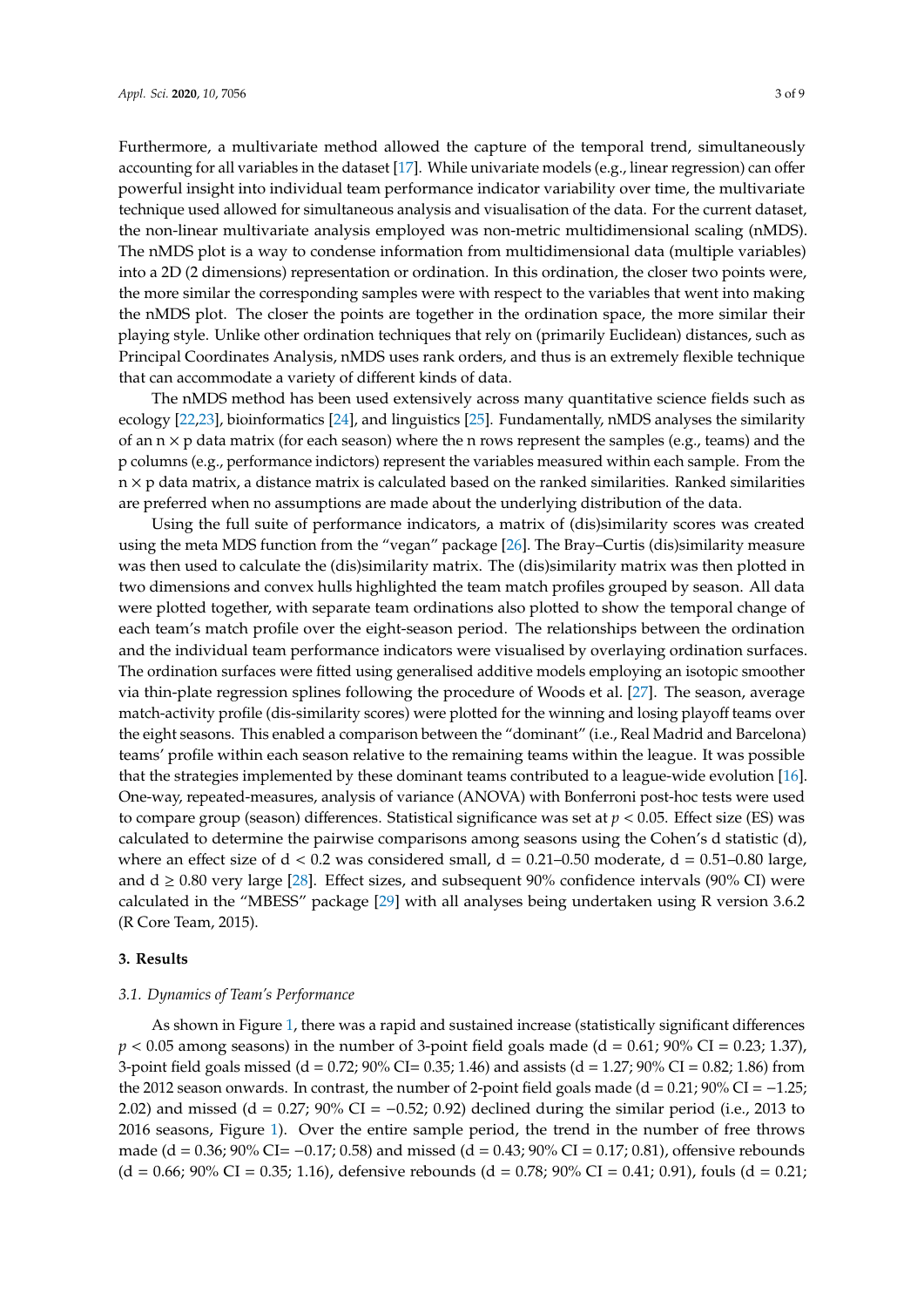90% CI = −1.07; 0.56), blocks (d = 0.87; 90% CI = 0.29; 1.56), steals (d = 0.56; 90% CI = 0.19; 0.84) and turnovers (d = 1.25; 90% CI = 0.62; 1.72) remained relatively stable without statistically ( $p > 0.05$ ) significant differences among seasons (Figure [1\)](#page-3-0).

<span id="page-3-0"></span>

**Figure 1.** Box and whisker plots with median values interquartile ranges and outliers for game-related **Figure 1.** Box and whisker plots with median values interquartile ranges and outliers for game-related statistics across the seasons under analysis. Each box is the mean value for each season. The line statistics across the seasons under analysis. Each box is the mean value for each season. The line represents the regression line. represents the regression line.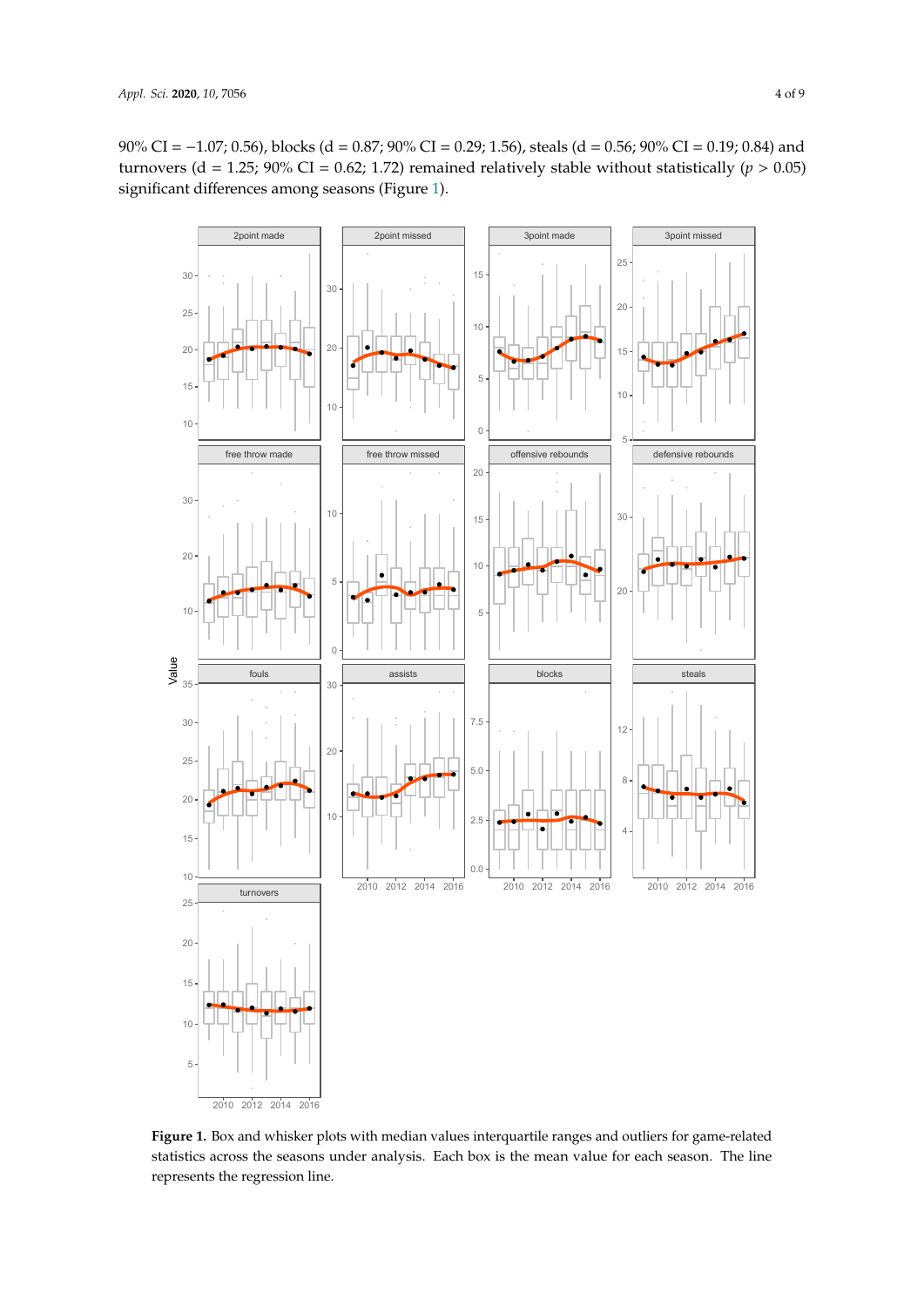#### *3.2. Multivariate Team Performance Dynamics*

The (dis)similarity matrix solution was reached after eleven runs (stress = 0.22, rmse (root mean squared error) =  $7.9 \times 10^4$ , maximum residual =  $5.8 \times 10^3$ ). The ordination plot showed general similarity over the observational period for all teams given their clustered positioning on the plot (Figure [2\)](#page-4-0). Specifically, the dynamics of the competition evolved minimally season-to-season as the overlapping part of the ordination plot and convex hulls indicated that team profiles remained generally similar over the observational period. similarity, the ayriannes of the competition evolved minimary season t

<span id="page-4-0"></span>

**Figure 2.** The ordination plot using non-metric multidimensional scaling (nMDS) of a distance matrix **Figure 2.** The ordination plot using non-metric multidimensional scaling (nMDS) of a distance matrix calculated according to the team game-related statistics of all teams throughout an eight-season calculated according to the team game-related statistics of all teams throughout an eight-season period.

 $T_{\rm{max}}$  of the performance profiles of the dominant teams in the  $\ell$  (e.g.,  $R_{\rm{max}}$  and  $B_{\rm{max}}$ generally displayed different playing styles. The ordination plot of each team is presented in Figure generally displayed different playing styles. The ordination plot of each team is presented in Figure [3.](#page-5-0) 3. These plots indicated that each team displayed a unique profile path throughout the eight seasons. These plots indicated that each team displayed a unique profile path throughout the eight seasons. The direction that team profiles were progressing across the ordination surface demonstrated The direction that team profiles were progressing across the ordination surface demonstrated relatively different trends amongst teams. It was worth noting that Caja Laboral presented the most similarity of similarity of playing patterns with large season-to-season-to-season-to-season-to-season-to-season-to-season-to-(Figure 3). playing patterns with large season-to-season similarity relative to the remaining teams (Figure [3\)](#page-5-0).The performance profiles of the dominant teams in the ACB (e.g., Real Madrid and Barcelona)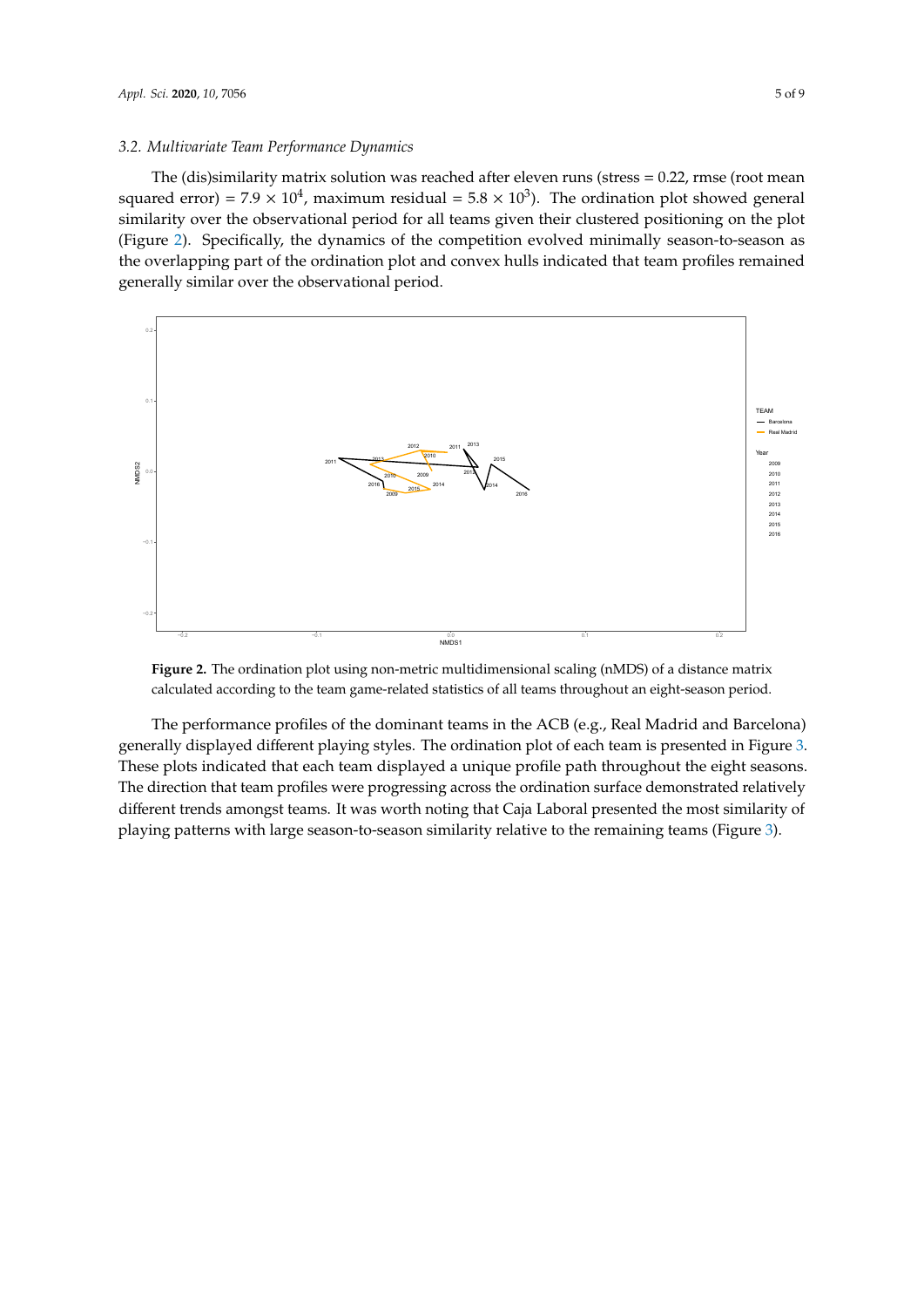

<span id="page-5-0"></span>

**Figure 3.** nMDS plot for teams that played the playoff series throughout the seasons under analysis. **Figure 3.** nMDS plot for teams that played the playoff series throughout the seasons under analysis.

# **4. Discussion 4. Discussion**

The aim of the current study was to model the performance of basketball teams' match play The aim of the current study was to model the performance of basketball teams' match play considering match-related statistics across eight seasons, and for the most successful or dominant considering match-related statistics across eight seasons, and for the most successful or dominant teams during the period under study. As the first examination of the long-term evolution of several teams during the period under study. As the first examination of the long-term evolution of several professional basetball team  $\frac{17}{17}$ , the current finding indicated that most match-professional basketball team's performance [\[17\]](#page-8-4), the current findings indicated that most match-related  $\,$ performance indicators failed to evolve over time, except for 3-point field goals and assists (2012–2017) which increased while 2-point field goals (2013–2016) decreased. In particular, these indicators reflected the growing impact of shot selection on ball possessions and match outcome [\[5,](#page-7-2)[12\]](#page-8-0). Previously, Jaguszewski [\[15\]](#page-8-2) investigated the evolution of 3-point field goal percentage during the last 15 seasons  $h_{\text{max}}$  is importance over the most discrimination over the most discriminative indicator for winning  $\frac{1}{2}$ in the NBA (2004–2005 to 2018–2019) and reported that this match-related statistic had increased its importance over time, but it was not the most discriminative indicator for winning [\[15\]](#page-8-2). Additionally, he indicated that the player's ability to create and successfully make 3-point field goals was crucial to disturb defensive actions (i.e., defensive helps) and create open spaces for offensive actions [\[15\]](#page-8-2). leagues around the world. The current results within the Spanish professional league (ACB) provide further evidence of the 1.1 minutes of the greater use of the spanish professional league (ACB) provide further evidence of the 1.1 minutes of the 1. evolution of the use and impact of 3-point field goals in professional basketball leagues around  $\delta$ increased over time and confirmed prior work that defensive actions (e.g., securing defensive actions (e.g., securing defensive actions (e.g., securing defensive actions (e.g., securing defensive actions (e.g., securi the world.

The identified trends for made and missed 3-point field goals also reflected the greater use of this action during matches. These results may demonstrate that match pace (rhythm) had also shooting success possibly via short attacking actions [10,12]. Previously, winning teams were reported to be more disciplined when performing collective tactical actions (i.e., teamwork) during increased over time and confirmed prior work that defensive actions (e.g., securing defensive rebounds) were important to allow greater fast-break and transition opportunities [\[6\]](#page-7-3). Further, the increased number of assists over time supported that teams exhibited greater teamwork [\[30\]](#page-8-18) and shooting success possibly via short attacking actions [\[10](#page-7-8)[,12\]](#page-8-0). Previously, winning teams were reported to be more disciplined when performing collective tactical actions (i.e., teamwork) during both short and  $\mathbf{L}$  match-related indicators evolved indicators  $\mathbf{L}$  indicated over the steady and steady and steady and steady and steady and steady and steady and steady and steady and steady and steady and steady and steady a long attacks (i.e., increasing scoring opportunities) [\[31\]](#page-8-19). The current results can provide further basis for these group-tactical behaviours that lead to open 3-point shots during set plays and transitions (e.g., match pace variations and inside–outside passes), and easy scoring during fast breaks (e.g., quick actions after defensive rebounds) [\[32](#page-8-20)[–34\]](#page-8-21).

While many match-related indicators evolved over time, defensive rebounds were steady and had a constant impact on match outcome across seasons. This result was unexpected given that this performance indicator was considered to be one of the main contributors to winning basketball matches across a range of competitions [\[12](#page-8-0)[–14](#page-8-1)[,31\]](#page-8-19). In particular, this indicator was reported to be closely related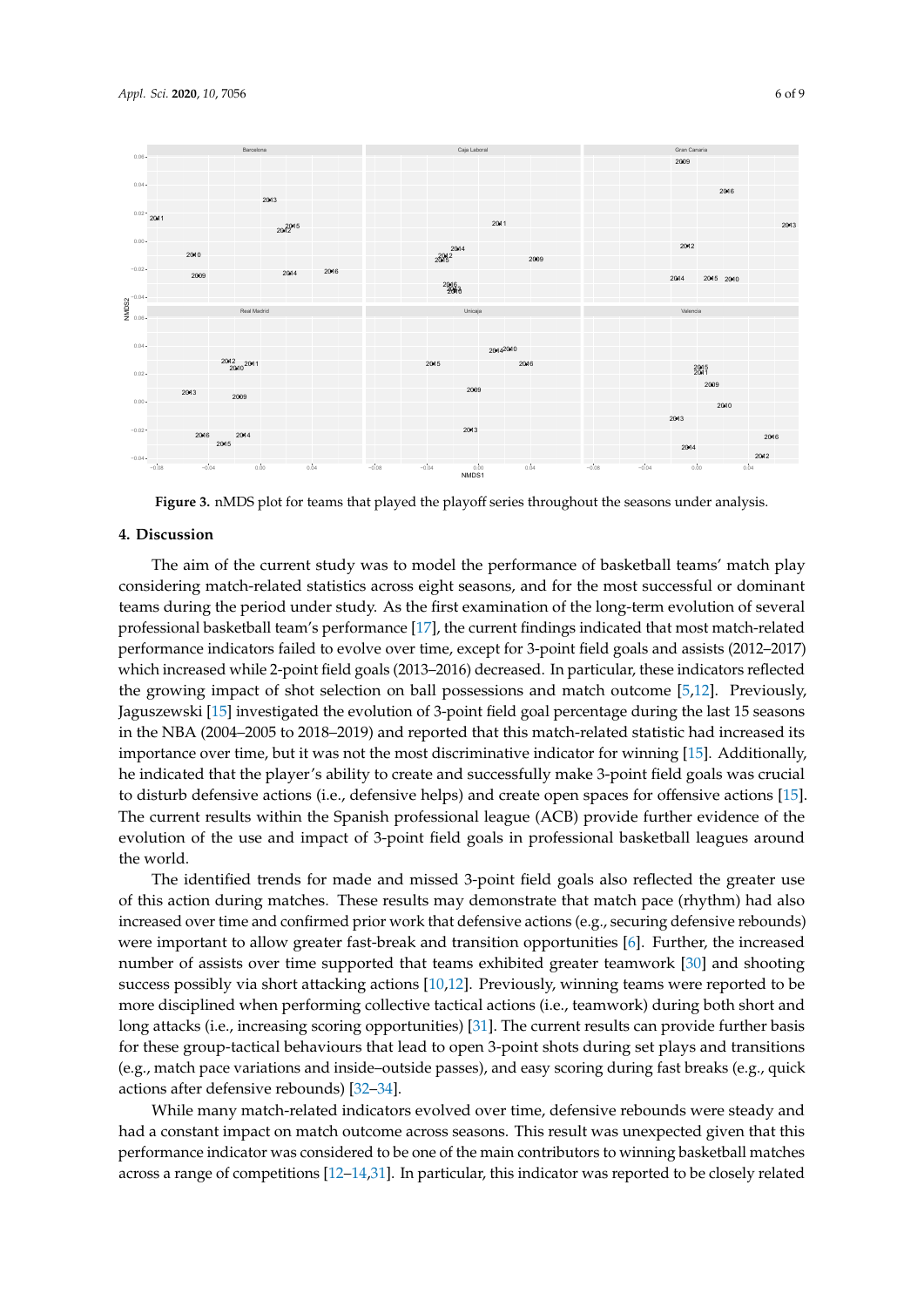to shooting effectiveness with defensive rebounding a key action to secure the ball from an opponent's mistake and then quickly play to counterattack and score [\[5\]](#page-7-2). Therefore, defensive rebounds may have remained stable during the period 2010–2017 due to the reciprocal trends in both 2- (i.e., decrease) and 3-point (i.e., increase) field goals. Future changes in shooting success within the league may alter defensive rebounds with coaches encouraged to monitor continually this indicator for strategic team planning including player recruitment.

Interestingly, in the current study steals and turnovers remained stable over time, which was in contrast with prior work of winning teams in international basketball tournaments [\[13,](#page-8-7)[14\]](#page-8-1). Potentially, competition type (national vs. international) may explain these contrasting results with different styles of match play exhibited by teams when winning and performing at the elite level [\[33\]](#page-8-22). Future work examining national and/or international competitions would clarify the impact of competition level on the evolution of the competition.

A key focus of the current study was to examine the evolution of teams within the Spanish League, especially those six teams that contested all playoff series. Each team presented a unique performance profile with different trends across the eight seasons. The dominant teams, Real Madrid and FC Barcelona exhibited unique match play patterns across seasons with Real Madrid's pattern of most interest as it varied very little (steady season-to-season), remaining to the left of the nMDS origin. Subsequently, Real Madrid's playing pattern may be considered as a benchmark given their ongoing success and minimal evolutionary change—what they are doing is successful (e.g., variation of performances across the seasons with more ball possessions and 3-point field goals as the seasons progressed). Comparatively, FC Barcelona exhibited a more variable pattern that was located on both sides of the nMDS origin with adaptations to each season resulting in a larger change and potentially less long-term success. Additionally, Caja Laboral generally clustered in the middle of the ordination surface and followed a unique pathway that was relatively different to other teams. In fact, the Caja Laboral team used the same player line-up and stable tactical system promoted by the same coach with performance trends (e.g., less ball possessions and defensive actions such as fouls committed and defensive rebounds) similar during the 2012, 2014 and 2015 seasons, and again during the 2010, 2013 and 2016 seasons. Despite these team differences, the dominant patterns were reflective of the most successful ACB teams over the long term with each demonstrating assertive offensive (i.e., high-pressure attacks) and defensive (i.e., balls recovered and securing rebounds) play that increased match pace [\[34\]](#page-8-21). Furthermore, these dominant patterns indicated the successful adaptations of match play according to the opponent and the type of match (i.e., fast- or slow-paced) during single and multiple seasons [\[34\]](#page-8-21). Specifically: (i) most successful teams (i.e., final winners of the league, Real Madrid and FC Barcelona) maintained their match play patterns across seasons with minor modifications and better adapted to the requirements of the league [\[17\]](#page-8-4); (ii) teams that classified for playoff series performed differently than the remaining teams and potentially less predictable and more adaptive to competition evolution [\[16\]](#page-8-3); (iii) the unique patterns indicated each team's idiosyncrasy during a national competition and reflected their strengths and weaknesses across the seasons [\[17\]](#page-8-4). Using the displayed evolutionary trends, coaching staff and performance analysts could focus their own training and recruitment on the most important performance indicators to succeed during competition (e.g., greater 3-point field goals made and assists), while also scouting opponents' long-term match playing patterns for strategic actions [\[16,](#page-8-3)[17\]](#page-8-4). Subsequent changes could lead to team behaviours that favour long-term success [\[16\]](#page-8-3).

The current study has provided evidence of the minimal evolution for an elite, professional basketball league with some limitations that need to be acknowledged. First, the current analysis was limited to eight seasons with analysis of more seasons (e.g., the last decade) potentially identifying long-term evolutionary specificities of the Spanish basketball league (ACB) and more successful or dominant teams. Second, standard match-related indicators were examined like prior work [\[13](#page-8-7)[,14\]](#page-8-1) with the production of new secondary match and ball possession indicators possibly providing greater ability to examine success and the evolution of basketball teams. Thirdly, contextual factors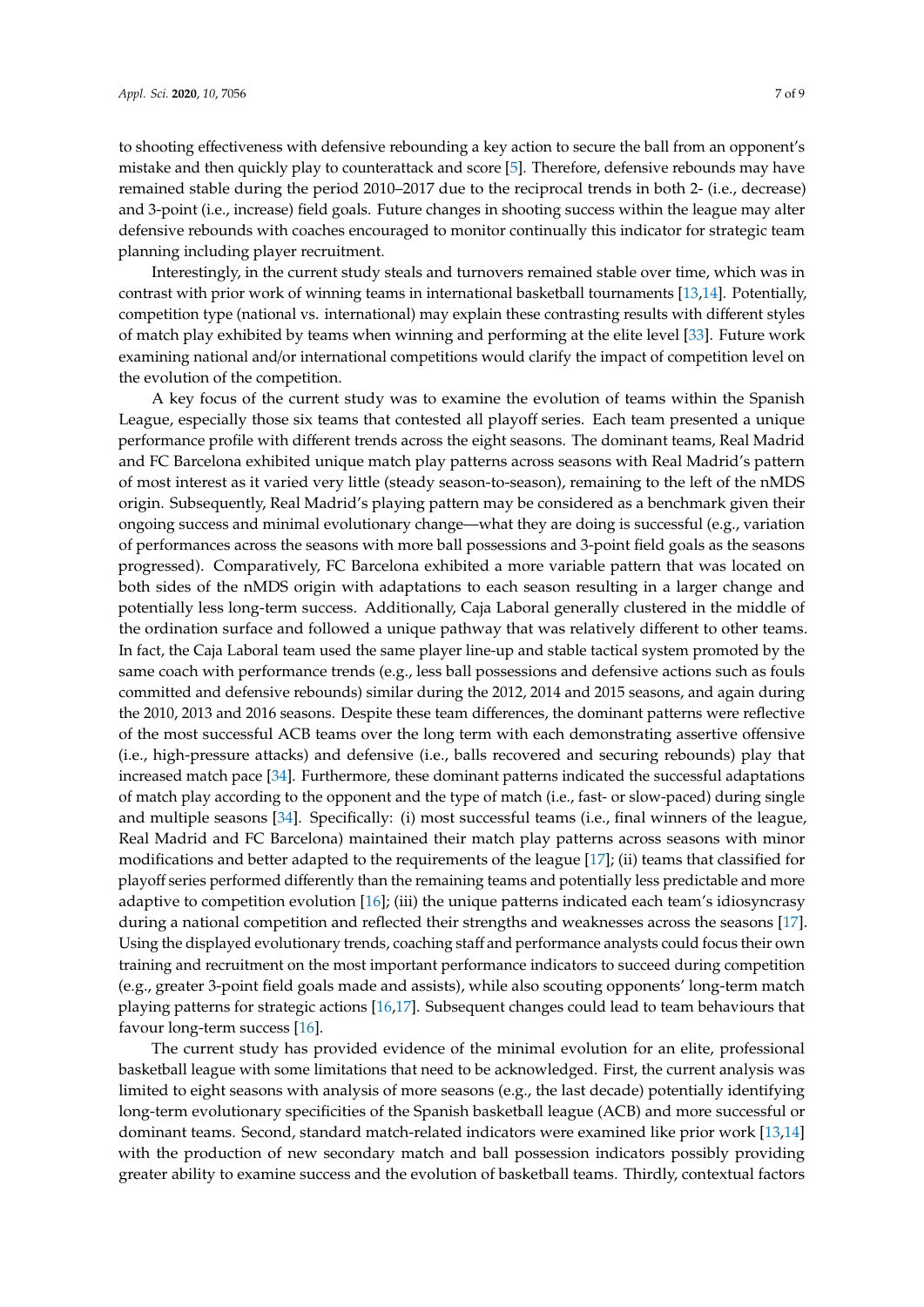(e.g., game location) were not considered in the current study with further research needed to identify the long-term performance trends of winning and losing teams in accordance with contextual factors. Lastly, nMDS was the primary tool to demonstrate the evolution of teams with a combination of statistical and analytical methods potentially providing greater modelling and classification/prediction of performances in elite basketball.

# **5. Conclusions**

This study confirmed that most performance indicators (except 2-point and 3-point field goals, and assists) were stable across eight seasons within the Spanish professional basketball league. Minimal season-to-season evolution had occurred for most teams with the predominant team (Real Madrid) displaying a unique and established winning pattern compared to other teams. The current study identified the evolutionary performance trends of Spanish professional basketball teams with further modelling of these performances likely providing future competition and training support to coaches.

**Author Contributions:** Conceptualization, M.-Á.G. and A.V.; methodology, M.-Á.G., R.M., and A.V.; software, S.Z.; validation, M.-Á.G., R.M., A.V. and S.Z.; investigation, M.-Á.G., A.V., and A.S.L.; writing—original draft preparation, M.-Á.G., A.V., S.Z., and A.S.L.; writing—review and editing, M.-Á.G., A.V., S.Z., and A.S.L.; visualization, S.Z.; supervision, M.-Á.G., A.V., S.Z., and A.S.L.; project administration, M.-Á.G. and A.V. All authors have read and agreed to the published version of the manuscript.

**Funding:** This research received no external funding.

**Acknowledgments:** This study was supported by a mobility Grant "Salvador de Madariaga" (PRX18/00098; Ministry of Education, Culture and Sport of Spain) for the corresponding author during a research exchange at James Cook University (Townsville, Australia). The research was also supported by "Programa de ayuda al grupo de investigación psicosocial en el deporte UPM-2019".

**Conflicts of Interest:** The authors declare no conflict of interest.

# **References**

- <span id="page-7-0"></span>1. Vraˇcar, P.; Štrumbelj, E.; Kononenko, I. Modelling basketball play-by-play data. *Expert Syst. Appl.* **2016**, *44*, 58–66. [\[CrossRef\]](http://dx.doi.org/10.1016/j.eswa.2015.09.004)
- 2. Sampaio, J.; Gonçalves, B.; Mateus, N.; Shaoliang, Z.; Leite, N. Chapter 6 Basketball. In *Modelling and Simulation in Sport and Exercise*; Baca, A., Perl, J., Eds.; Routledge: Oxon, UK, 2018; pp. 108–126.
- 3. Neuman, Y.; Vilenchik, D. Modeling Small Systems through the Relative Entropy Lattice. *IEEE Access* **2019**, *7*, 43591–43597. [\[CrossRef\]](http://dx.doi.org/10.1109/ACCESS.2019.2907067)
- <span id="page-7-1"></span>4. Neuman, Y.; Israeli, N.; Vilenchik, D.; Cohen, Y. The Adaptive Behavior of a Soccer Team: An Entropy-Based Analysis. *Entropy* **2018**, *20*, 758. [\[CrossRef\]](http://dx.doi.org/10.3390/e20100758)
- <span id="page-7-2"></span>5. Sampaio, J.; Janeira, M. Statistical analyses of basketball team performance: Understanding teams' wins and losses according to a different index of ball possessions. *Int. J. Perform. Anal. Sport* **2003**, *3*, 40–49. [\[CrossRef\]](http://dx.doi.org/10.1080/24748668.2003.11868273)
- <span id="page-7-3"></span>6. Ibáñez, S.J.; Sampaio, J.; Feu, S.; Lorenzo, A.; Gómez, M.A.; Ortega, E. Basketball game-related statistics that discriminate between teams' season-long success. *Eur. J. Sport Sci.* **2008**, *8*, 369–372. [\[CrossRef\]](http://dx.doi.org/10.1080/17461390802261470)
- <span id="page-7-4"></span>7. García, J.; Ibáñez, S.J.; De Santos, R.M.; Leite, N.; Sampaio, J. Identifying basketball performance indicators in regular season and playoff games. *J. Hum. Kinet.* **2013**, *36*, 161–168. [\[CrossRef\]](http://dx.doi.org/10.2478/hukin-2013-0016)
- <span id="page-7-5"></span>8. Ibáñez, S.J.; García, J.; Feu, S.; Lorenzo, A.; Sampaio, J. Effects of consecutive basketball games on the game-related statistics that discriminate winner and losing teams. *J. Sports Sci. Med.* **2009**, *8*, 458.
- <span id="page-7-6"></span>9. Pluta, B.; Andrzejewski, M.; Lira, J. The effects of rule changes on basketball game results in the men's European basketball championships. *Hun. Mov.* **2014**, *15*, 204–208. [\[CrossRef\]](http://dx.doi.org/10.1515/humo-2015-0012)
- <span id="page-7-8"></span>10. Ibañez, S.J.; García-Rubio, J.; Gómez, M.Á.; Gonzalez-Espinosa, S. The impact of rule modifications on elite basketball teams' performance. *J. Hum. Kinet.* **2018**, *64*, 181–193. [\[CrossRef\]](http://dx.doi.org/10.1515/hukin-2017-0193)
- <span id="page-7-7"></span>11. Pérez-Ferreirós, A.; Kalén, A.; Rey, E. Short-and mid-term effects of the 2010 rule changes on game-related statistics in European basketball championships: An interrupted time series analysis. *Int. J. Sports Sci. Coach.* **2018**, *13*, 1081–1089. [\[CrossRef\]](http://dx.doi.org/10.1177/1747954118765738)